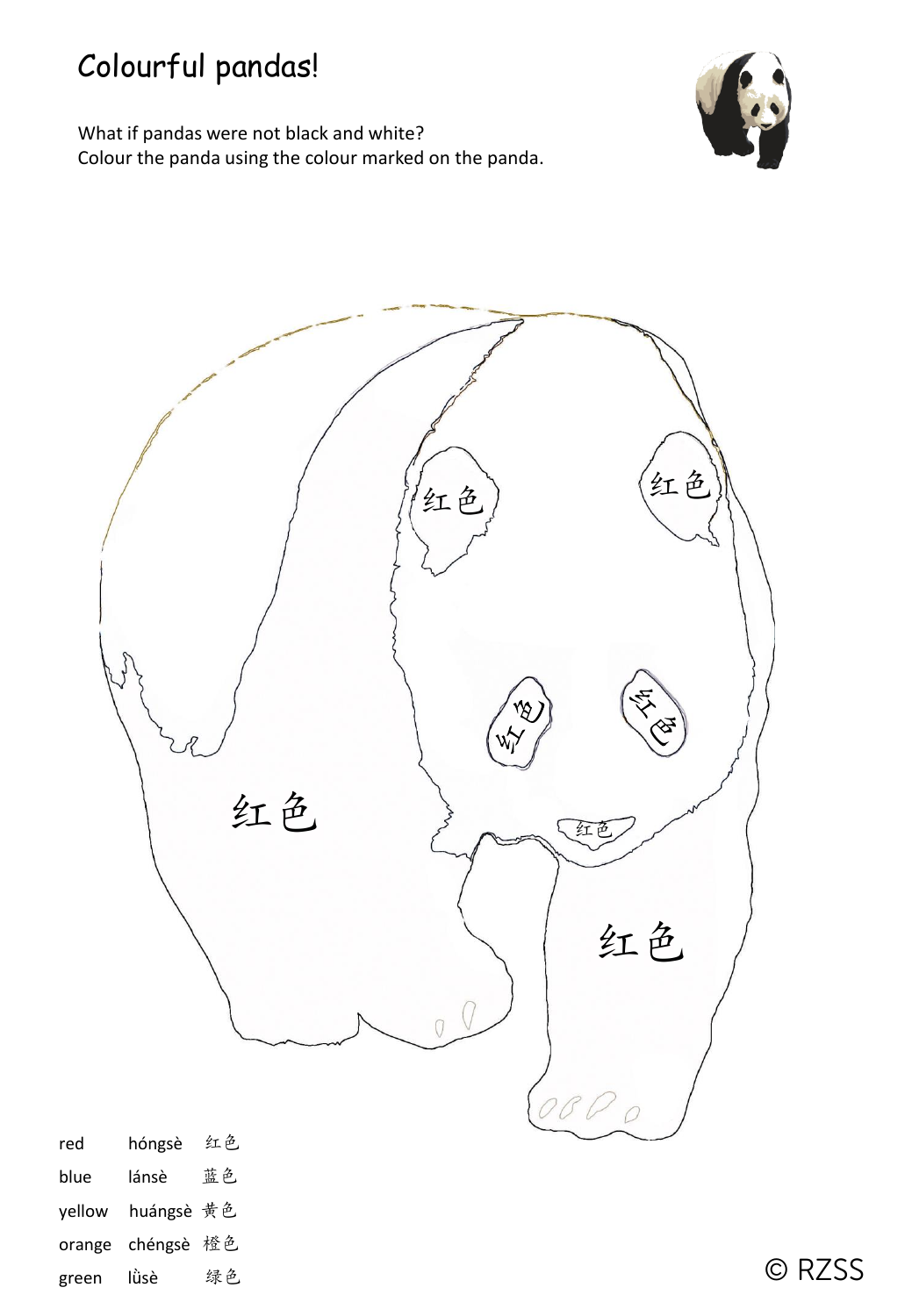



| red    | hóngsè     | 红色 |
|--------|------------|----|
| blue   | lánsè      | 蓝色 |
| yellow | huángsè 黄色 |    |
| orange | chéngsè 橙色 |    |
| green  | lùsè       | 绿色 |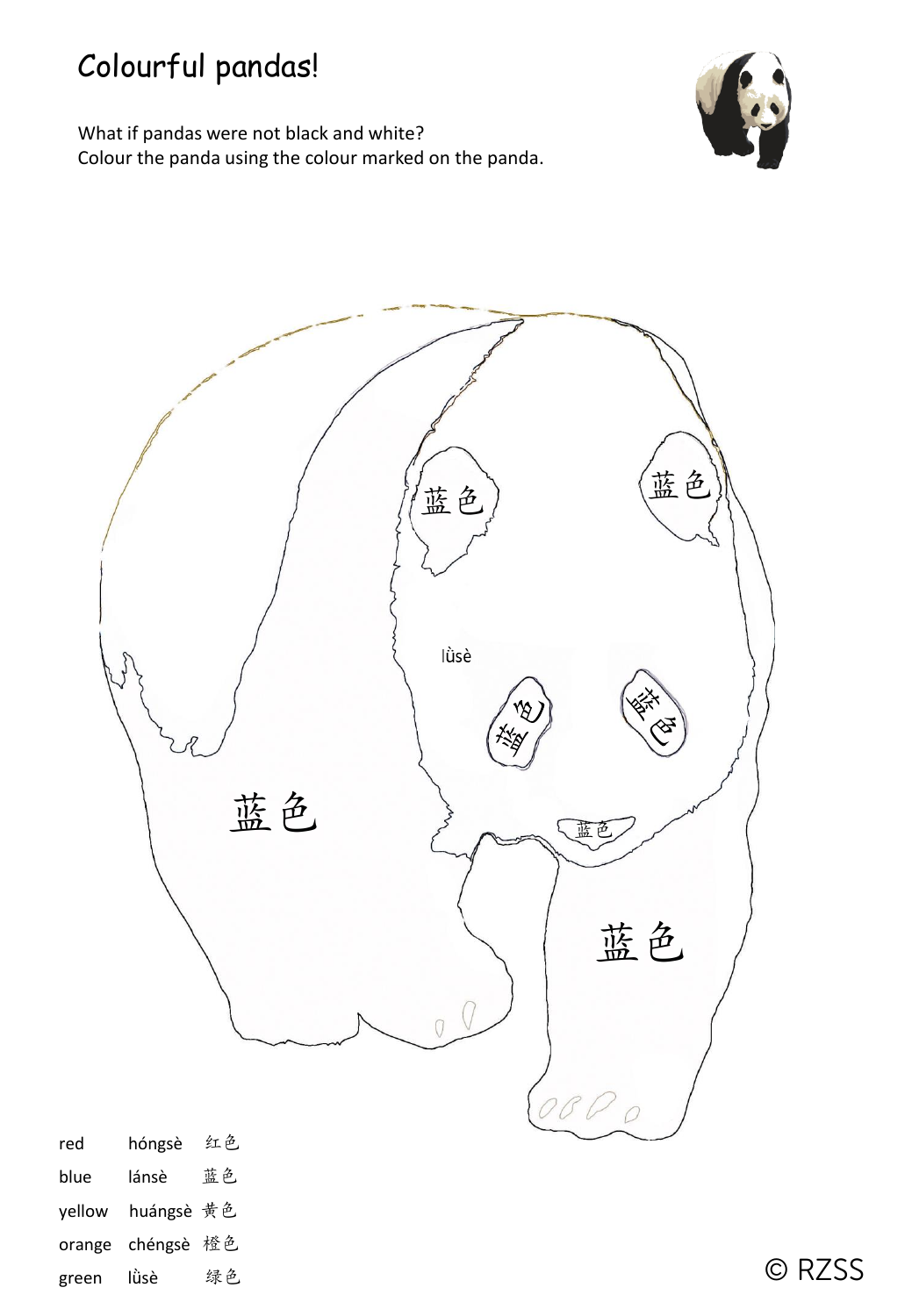



| red    | hóngsè     | 红色 |
|--------|------------|----|
| blue   | lánsè      | 蓝色 |
| yellow | huángsè 黄色 |    |
| orange | chéngsè 橙色 |    |
| green  | Iù̀sè      | 绿色 |

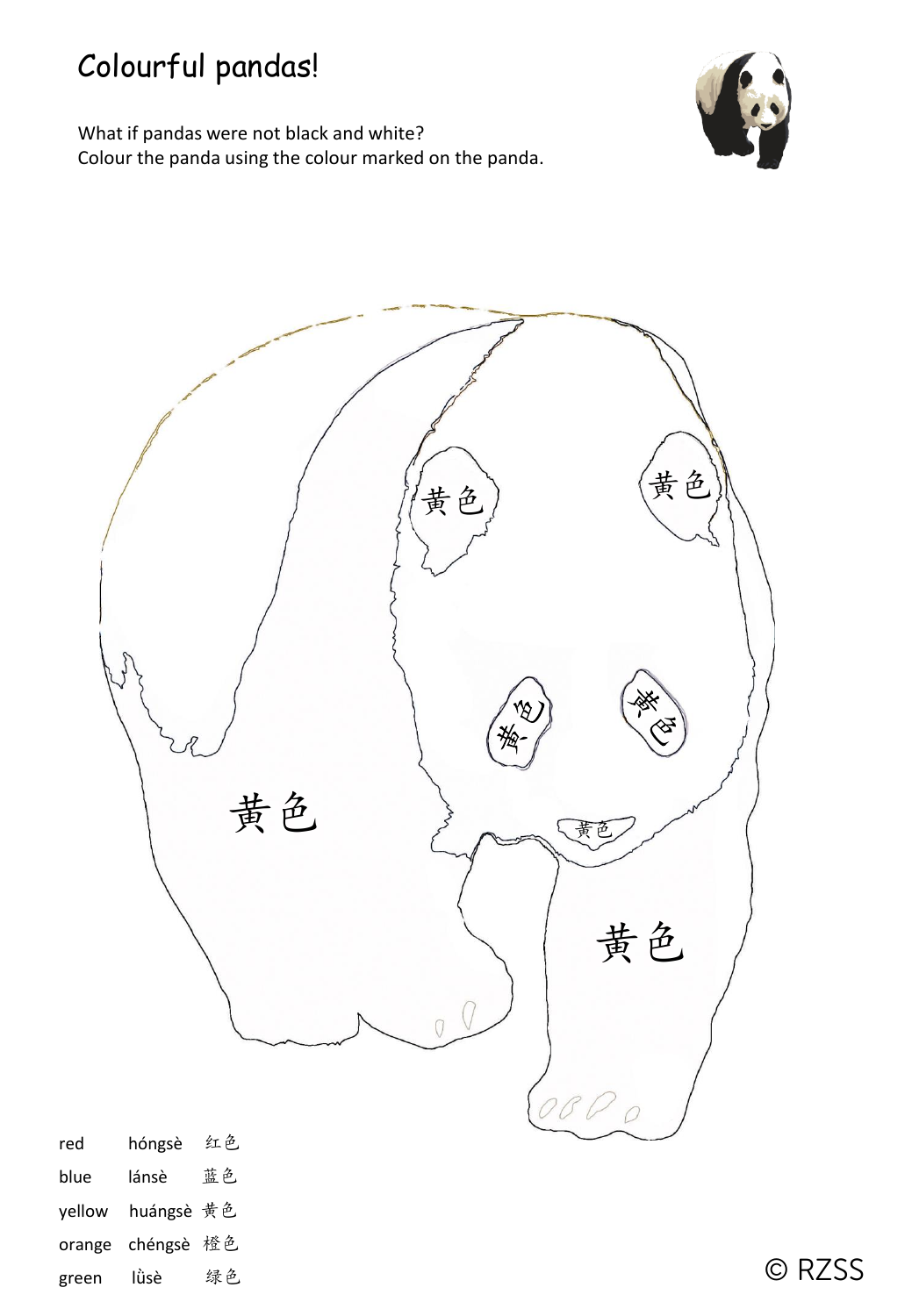

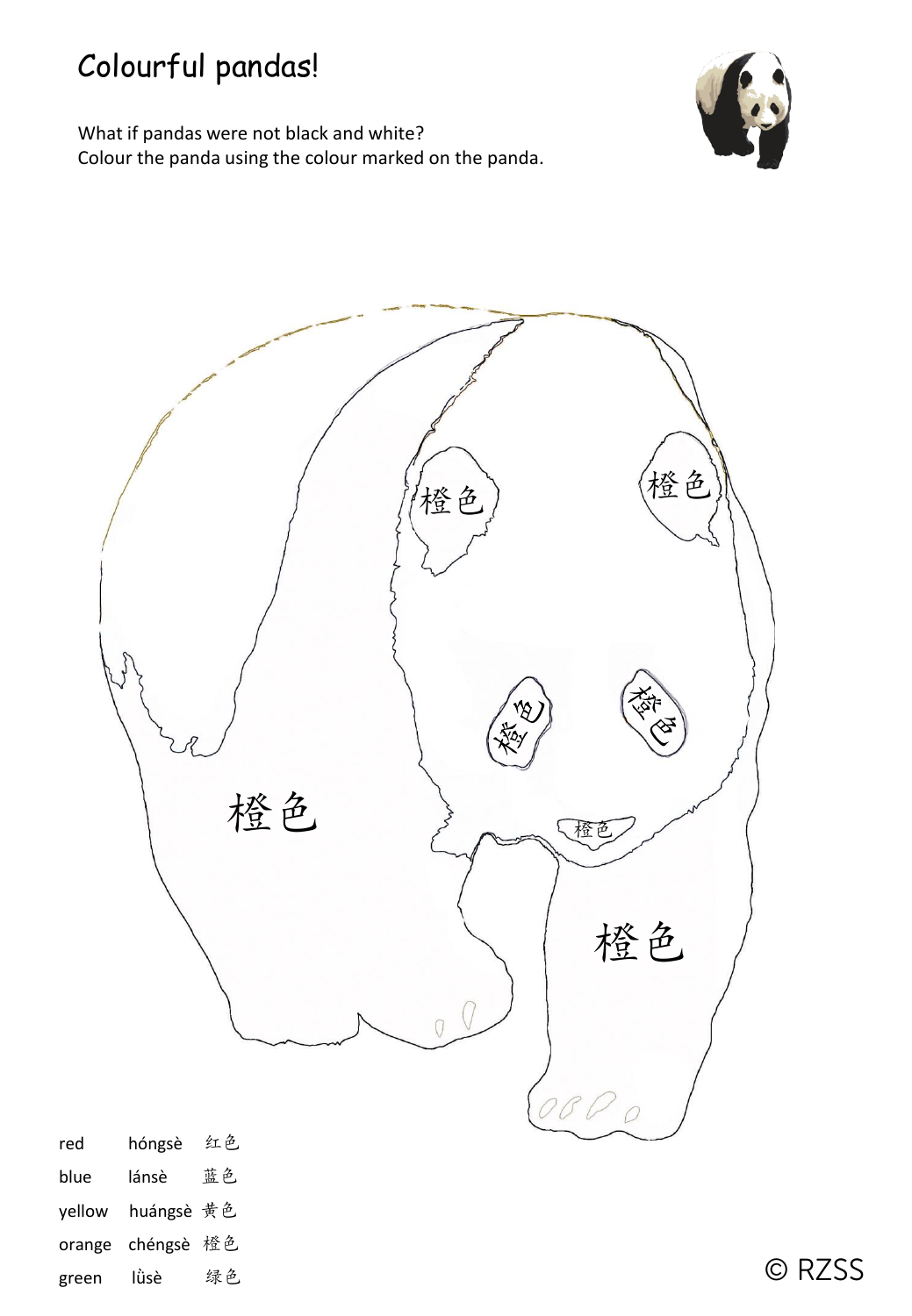What if pandas were not black and white? Colour the panda using the colour marked on the panda.





| red    | nongse     | 红巴 |
|--------|------------|----|
| blue   | lánsè      | 蓝色 |
| yellow | huángsè 黄色 |    |
| orange | chéngsè 橙色 |    |
| green  | Iù̀sè      | 绿色 |

© RZSS